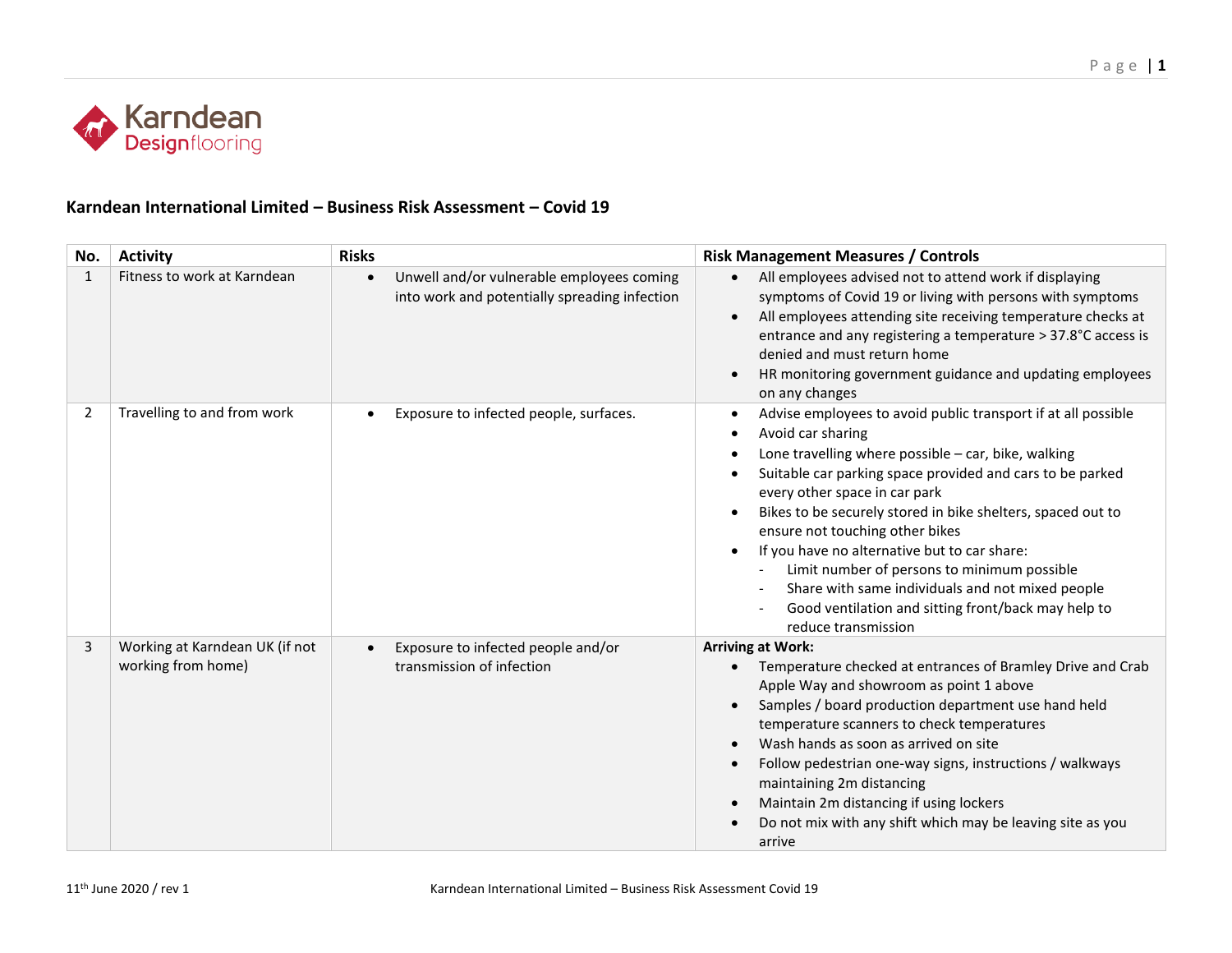|  | Split shifts in operation in warehouse, samples, board<br>$\bullet$                                                          |
|--|------------------------------------------------------------------------------------------------------------------------------|
|  | production to reduce shift interaction                                                                                       |
|  | Staggered working hours for office personnel to reduce<br>$\bullet$                                                          |
|  | numbers arriving on site at any one time                                                                                     |
|  | <b>Working:</b>                                                                                                              |
|  | Signs displayed throughout buildings to reinforce 2m<br>$\bullet$                                                            |
|  | distancing, regular hand washing and use of hand sanitizers                                                                  |
|  | Maintain 2m distancing at all times<br>$\bullet$                                                                             |
|  | Hand sanitizer located throughout<br>$\bullet$                                                                               |
|  | Follow pedestrian one-way signs, instructions / walkways<br>$\bullet$<br>maintaining 2m distancing                           |
|  | Desk arrangement and layout in place to maintain 2m<br>$\bullet$<br>distancing, with protective screens                      |
|  | Regular cleaning of all work spaces throughout working hours<br>$\bullet$                                                    |
|  | Employees to use disinfectant spray at start and end of shift<br>$\bullet$                                                   |
|  | on desks, monitors, keyboards, telephones, warehouse                                                                         |
|  | equipment                                                                                                                    |
|  | Warehouse employees to use same equipment during entire                                                                      |
|  | shift, spraying down with disinfectant spray at start and end of<br>shift                                                    |
|  | Avoid face to face meetings where 2m distancing cannot be<br>$\bullet$                                                       |
|  | observed, using telephones, Microsoft Teams, Zoom or have                                                                    |
|  | meeting outside<br>$\bullet$                                                                                                 |
|  | If a face to face meeting is needed, ensure 2m distancing in<br>place and room is well ventilated, keeping meeting short, to |
|  | the point and avoid sharing materials                                                                                        |
|  | Avoid using lifts in all buildings as difficult to maintain                                                                  |
|  | distancing and contamination of surfaces                                                                                     |
|  | <b>Breakout/Canteen Facilities:</b>                                                                                          |
|  | All tables/chairs set out and limited to one per person and<br>$\bullet$                                                     |
|  | floor areas marked to ensure 2m distancing                                                                                   |
|  | Stagger breaks to minimize numbers using facilities<br>$\bullet$                                                             |
|  | Signs reinforcing maximum capacity of facilities<br>$\bullet$                                                                |
|  | Facilities only open to Karndean employees<br>$\bullet$                                                                      |
|  | Wash hands before and after using facilities<br>$\bullet$                                                                    |
|  | Employees to use disinfectant spray on tables/chairs before                                                                  |
|  | and after use                                                                                                                |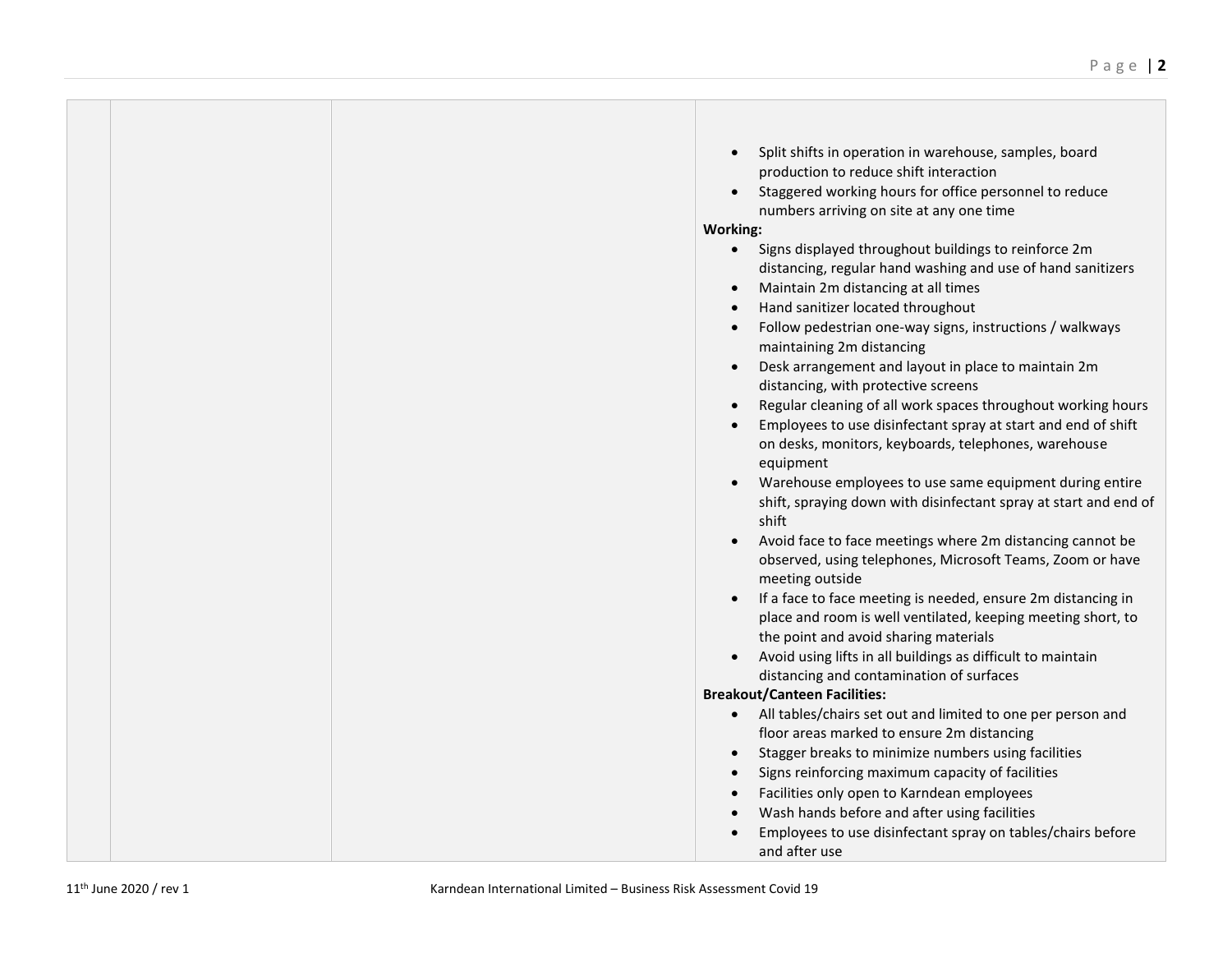|   |                          |                                                                                                       | Personnel encouraged to take breaks at desks or in cars,<br>$\bullet$<br>ensuring hygiene standards maintained<br>Regular cleaning of facilities<br>$\bullet$<br>Toilets:<br>Restricted access in place to maintain 2m distancing<br>$\bullet$<br>Handwashing posters in place<br>$\bullet$<br>Wash hands regularly<br>$\bullet$<br>Hand sanitizer in place<br>$\bullet$<br>Cordon off some facilities (eg, middle urinal)<br>$\bullet$<br>Floor markings to regulate 2m distancing<br>$\bullet$<br>Regular and frequent cleaning of facilities<br>$\bullet$<br>PPE:<br>We are following government guidance on use of PPE but<br>$\bullet$<br>masks and gloves are available to all personnel who wish to<br>use them |
|---|--------------------------|-------------------------------------------------------------------------------------------------------|------------------------------------------------------------------------------------------------------------------------------------------------------------------------------------------------------------------------------------------------------------------------------------------------------------------------------------------------------------------------------------------------------------------------------------------------------------------------------------------------------------------------------------------------------------------------------------------------------------------------------------------------------------------------------------------------------------------------|
| 4 | Visitors to Karndean     | Infected people or greater risk of<br>$\bullet$<br>transmission when accessing Karndean<br>facilities | No customer or supplier visits to Karndean UK until further<br>$\bullet$<br>notice, except for collection of orders from Karndean DC<br>Karndean remote workers not to attend Karndean Evesham<br>$\bullet$<br>facilities until further notice                                                                                                                                                                                                                                                                                                                                                                                                                                                                         |
| 5 | <b>Showroom Visitors</b> | Infected people or greater risk of<br>$\bullet$<br>transmission from external visitors                | We are operating an appointment only service to restrict<br>$\bullet$<br>visitor numbers<br>Staggered appointment times<br>$\bullet$<br>Maximum of 3 x couples allowed at any one time in showroom<br>$\bullet$<br>No children or dogs allowed<br>$\bullet$<br>All visitors subject to temperature check<br>$\bullet$<br>PPE available to visitors and staff if required<br>$\bullet$<br>Hand washing and sanitizing stations throughout<br>$\bullet$<br>One-way pedestrian flow<br>$\bullet$<br>Clean down after each visit<br>$\bullet$<br>Increased cleaning carried out during day<br>$\bullet$                                                                                                                    |
| 6 | Visiting other sites     | Exposure to infected people and/or<br>$\bullet$<br>transmission of infection                          | External site visits and contact to be avoided where possible,<br>$\bullet$<br>instead communicating using telephone, Microsoft Teams,<br>Zoom<br>In the event a Karndean employee visits a<br>customer/site/supplier they should follow steps identified in<br>Karndean visit risk assessment and only if it is safe to do so for<br>both Karndean and external contacts                                                                                                                                                                                                                                                                                                                                              |